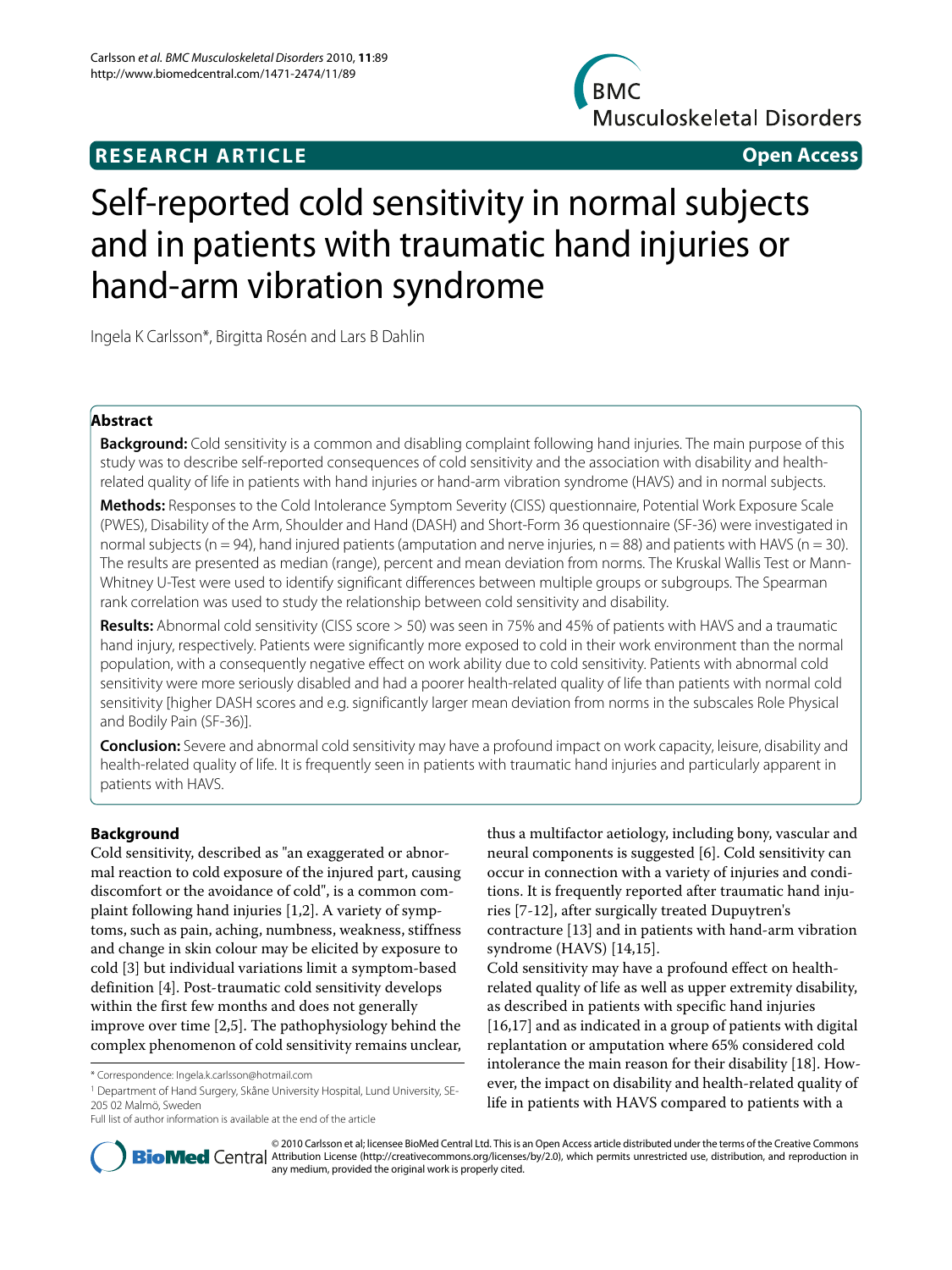traumatic hand injury and to normal subjects has not previously been considered. For a proper comparison of patient groups, validated self-report questionnaires, such as the Cold Intolerance Symptom Severity (CISS) questionnaire [\[3](#page-8-2)[,19](#page-8-14)], are important for defining the individual patient's symptoms and signs and clarifying the impact cold sensitivity may have on daily life. Our aim, therefore was to describe the self-reported consequences of cold sensitivity and its association with self-reported disability and health-related quality of life in patients with hand injuries or HAVS and in normal subjects.

## **Methods**

#### **Study groups**

During the cold season (February) of 2004 a questionnaire was sent to all patients ( $n = 159$ ) with a registered diagnosis (patient register at University Hospital Malmö) of a traumatic hand injury (partial and complete amputations  $n = 70$ , major and digital nerve lesion  $n = 54$ ) or HAVS ( $n = 35$ ), excluding those below 18 years of age. The patients with traumatic hand injury were treated during January-November 2003 and the patients with HAVS during 2002-2003. The patients with a traumatic injury were surgically treated at the department following the decision of the individual treating surgeon. The severity of the hand injury for each patient was defined by the hand injury severity score (HISS) [[20\]](#page-8-15). Since there were no significant differences in cold sensitivity (CISS 4-100) between patients with amputation injuries and those with nerve injuries, these patients were subsumed in a single group (traumatic hand injuries). Sixteen (range 8-28) months had elapsed between the injury and the completion of the questionnaire. The diagnosis of HAVS was based on a history of vibration-induced symptoms, for example white fingers and/or sensorineural symptoms with or without impaired vibrotactile sense and neurophysiological findings supporting the presence of HAVS, but excluding other causes of neuropathy. During the cold season (February) in 2006 the same questionnaire was sent to a normal ( $n = 192$ ) random sample of subjects collected from the Swedish national population register with comparable gender (75% men, 25% woman) and age distribution (18-74 years). These subjects have previously been described with respect to the definition of a cut-off value for abnormal self-reported cold sensitivity (CISS > 50) and description of predictors of cold sensitivity [\[6](#page-8-5)]. One reminder was sent out to the patients and two to the normal subjects. All patients and subjects were from the southern part of Sweden which has a mean temperature of 0°C during the cold season [http://www.smhi.se.](http://www.smhi.se) A high response rate was obtained in the patient group and in the normal population. One hundred and twenty two patients (77%) (amputation  $n =$ 53, nerve-injury  $n = 39$ , HAVS  $n = 30$ ) and 122 subjects

(64%) from the normal population responded. No discernable differences were found between the responders and non-responders with respect to age and gender. One patient with amputation and three patients with nerve injuries were excluded due to an incorrectly registered diagnosis, leaving a total of 88 patients with traumatic hand injury and a total group of 118 patients. Twentyeight subjects in the normal population had suffered an earlier hand injury with a consequent potential risk of cold sensitivity and were therefore excluded, leaving a total of 94 respondents. All participants gave their informed consent to participating in the study which was approved by the Ethics Committee, Faculty of Medicine, Lund University.

## **Self-reported cold sensitivity, disability and health-related quality of life**

Apart from the Swedish version of the CISS questionnaire (CISS score 4-100) [\[19](#page-8-14)], a visual analogue scale (VAS) question (0-10) concerning perceived problems on exposure to cold ( $0 = no$  problems,  $10 =$  worst possible problems) and the Potential Work Exposure Scale (PWES) [\[19,](#page-8-14)[21\]](#page-8-16) were answered by all patients and subjects. For the patients we also included the DASH (Disability of the Arm, Shoulder and Hand) questionnaire, which contains 30 items that provide information on the patient's perception of symptoms and functional status [[22\]](#page-8-17), and the acute version of the Short Form 36 questionnaire (SF-36) to assess health status and health-related quality of life [\[23](#page-8-18)].

#### **Data analyses**

Results are presented as median (range), percent and mean deviation from norms. The Kruskal Wallis Test was used to identify significant differences between multiple subgroups and the Mann-Whitney U-Test to analyse further significant differences between subgroups. The Spearman rank correlation was used to study the relationship between cold sensitivity and disability (DASH;  $r_s$ > 0.30 was required). A reference material (normative data) for SF-36 with comparable gender and age distributions was distributed by the Health Related Quality of Life group in Gothenburg, Sweden [http://www.hrql.se.](http://www.hrql.se) Data were analysed using the SPSS software package, version 12.0.1.

## **Results**

The characteristics of the subjects and patients are described in Table 1. The patients with traumatic hand injury had a median HISS score of 75 (5-305). Twentyfive out of 30 patients with HAVS had according to the Stockholm Workshop scale vibration-induced white fingers, 27 of 30 had sensorineural symptoms and 22 of 30 had both white fingers and sensorineural symptoms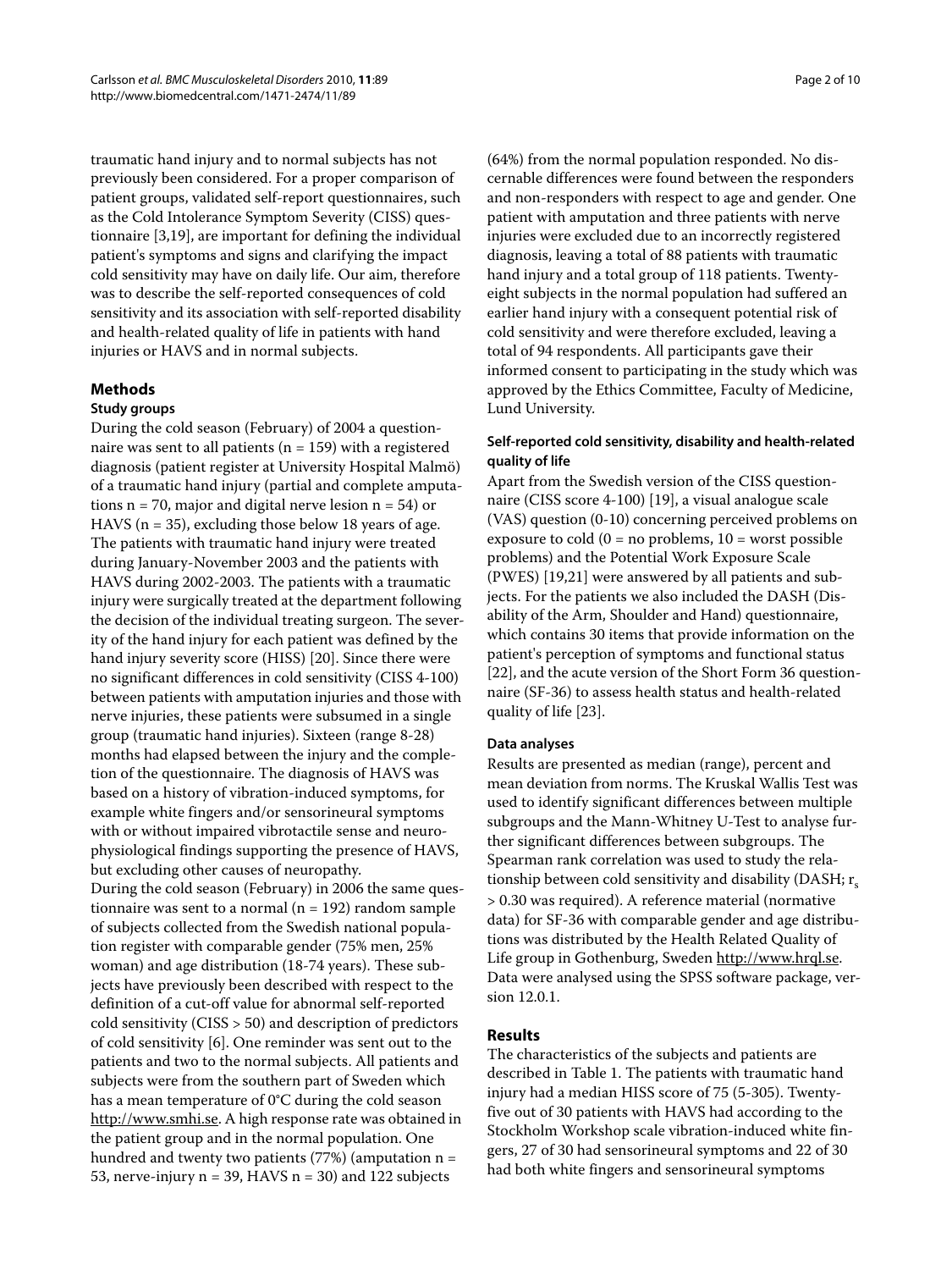| Parameter                                             | Normal population $n = 94$ | Traumatic hand injury n = 88 | HAVS $n = 30$            |
|-------------------------------------------------------|----------------------------|------------------------------|--------------------------|
| Gender (male/female)                                  | 69/25                      | 69/19                        | 26/4                     |
| Age <sup>1</sup>                                      | 48 (20-73)                 | 46 (21-84) <sup>2</sup>      | 54 (24-66) <sup>2</sup>  |
| Smoker Yes/No                                         | 15/79                      | 24/66                        | 5/25                     |
| Time since injury (months) <sup>1</sup>               |                            | $16(8-28)$                   |                          |
| Years of vibration exposure <sup>1</sup>              | $\overline{\phantom{0}}$   | $\overline{\phantom{a}}$     | 29 (4-46)                |
| DASH score (0-100) <sup>3, 1</sup>                    |                            | 22 (1-97) <sup>4</sup>       | 38 (5-74) <sup>4</sup>   |
| HISS <sup>1,5</sup>                                   |                            | 75 (5-305)                   | $\overline{\phantom{a}}$ |
| Vibration-induced white<br>fingers (VWF) <sup>6</sup> |                            |                              |                          |
| Stage 0                                               |                            |                              | $13*$                    |
| 1                                                     |                            |                              | $\overline{7}$           |
| $\overline{2}$                                        |                            |                              | 7                        |
| 3                                                     |                            |                              | 3                        |
| 4                                                     |                            |                              | 0                        |
| Sensorineural symptoms <sup>6</sup>                   |                            |                              |                          |
| Stage 0                                               |                            |                              | 3                        |
| 1                                                     |                            |                              | 9                        |
| $\overline{2}$                                        |                            |                              | 10                       |
| 3                                                     |                            |                              | 8                        |
| Impaired vibrotactile sense <sup>7</sup>              |                            |                              | 26                       |

#### **Table 1: Characteristics of participants.**

1 Median (range)

<sup>2</sup> Patients with HAVS were significantly older than patients with traumatic hand injuries ( $p = 0.01$ )

 $30$  = no disability, 100 = severest disability [\[22\]](#page-8-17)

 $4$  Patients with HAVS had significantly higher scores indicating more severe disability ( $p = 0.001$ )

5 Hand Injury Severity Score [\[20](#page-8-15)]

6 Stockholm Workshop scale

7 SI-index < 0.8 in at least one finger [\[35](#page-8-19)]

\* 8 of 13 patients had cold sensitivity without blanching of skin (i.e. equal to 0.5 in a modified Stockholm Workshop scale, VWF)

(Table 1). Twenty-six of the 30 patients had an impaired vibrotactile sense, while the remaining four patients, in addition to the other criteria for HAVS had affected vibration threshold values at high frequencies. Six out of 30 patients with HAVS were operated with carpal tunnel release; however, there was no significant difference in CISS score between operated and non-operated patients  $(p = 0.64)$ .

There was an internal dropout for the CISS questionnaire (normal population,  $n = 13$ , traumatic hand injury,  $n = 2$ , HAVS,  $n = 2$ ), in that not everyone answered all included questions.

## **Self-reported cold sensitivity (CISS questionnaire, VAS question and PWES)**

Based on a recently defined cut-off value [[6\]](#page-8-5) (CISS score > 50 = abnormality), abnormal cold sensitivity was seen in 4/81 (5%) of the normal population, in 39/86 (45%) of patients with traumatic hand injury [amputation injury = 26/51 (51%), nerve injury = 13/35 (37%), p = 0.208] and in 21/28 (75%) of patients with HAVS (Fig [1](#page-3-0)). Patients with HAVS had significantly higher CISS scores than patients with traumatic hand injury ( $p = 0.004$ ). The predominant problems on exposure to cold among the patients were weakness, stiffness, numbness, skin colour change, pain and aching in their injured hands (Question no 1 in the CISS questionnaire, Fig [2\)](#page-5-0). Patients

with HAVS had significantly more difficult problems in their hands with weakness ( $p = 0.022$ ), numbness ( $p =$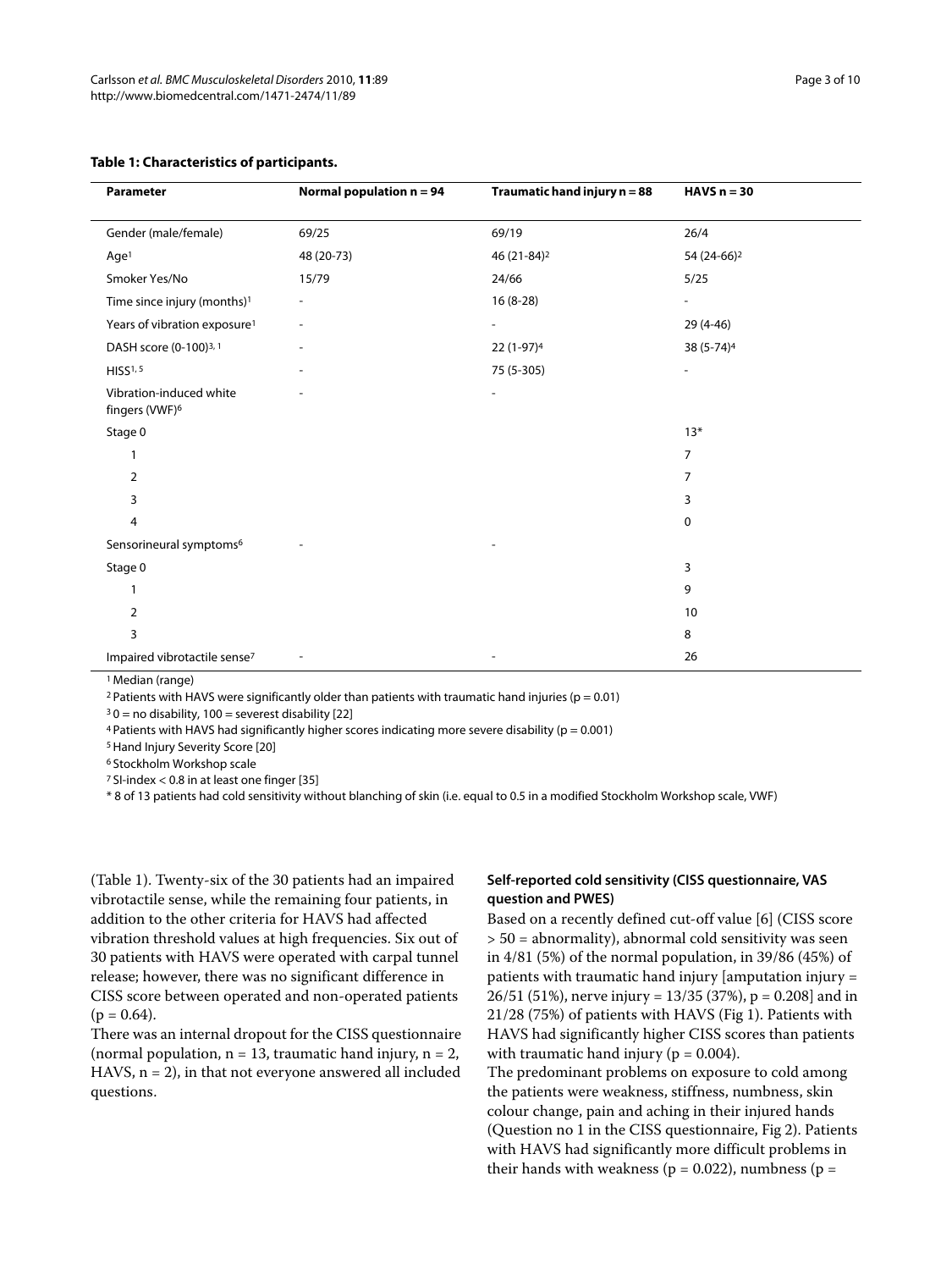<span id="page-3-0"></span>

**Figure 1 Cold Intolerance Symptom Severity (CISS) score in subgroups**. The cut-off for abnormality is based on the 95<sup>th</sup> percentile of the highest CISS scores in the normal population [[6\]](#page-8-5)). An abnormal CISS score was seen in 39/86 (45%) patients with a traumatic hand injury and in 21/28 (75%) of patients with HAVS. Patients with HAVS had significantly higher CISS scores than patients with traumatic hand inju $ry (p = 0.004)$ .

0.016), aching and pain ( $p = 0.001$ ) on exposure to cold than patients with a traumatic injury (Fig [2\)](#page-5-0). Accordingly, these patients had greater problems on exposure to cold in the majority of the situations highlighted in the CISS questionnaire (Table 2). Fifty-four of the 86 patients (62%) with a traumatic injury and 24/28 patients (86%) with HAVS experienced cold-induced symptoms several times daily or continuously/all the time. The relief of symptoms on return to a warm environment varied significantly between both patient groups and the normal population ( $p = 0.001$ ). It took more than 30 minutes before symptom relief was experienced in 3 of 93 subjects (3%) in the normal population, in 20/86 (23%) of patients with a traumatic hand injury and in 10/28 (36%) of patients with HAVS (Table 2).

Cold wintry weather was very troublesome for both patient groups in contrast to the normal subjects. Cold sensitivity also affected patients' involvement in their hobbies and interests (Table [2](#page-4-0)). Twenty-one of 39 patients (54%) with a traumatic hand injury and abnormal CISS score had severe problems with cold- induced symptoms during their leisure activities, while a clear majority (32/ 47, 68%) of patients with a normal CISS score only experienced minor problems or no difficulties at all. Perceived problems on exposure to cold, expressed as median (range) scores on the VAS question, were 2 (0- 9.5) for the normal subjects, 6 (0-9.8) for patients with a

traumatic hand injury and 8 (1-10) for patients with HAVS. Normal subjects had significantly less problems on exposure to cold than the patients groups ( $p = 0.001$ ). Patients with HAVS also had significantly greater problems than patients with a traumatic hand injury ( $p =$ 0.001).

Patients in both groups were exposed to cold in their work environment to a significantly higher degree than the normal population (PWES score, Table [3](#page-6-0)) and reported, accordingly, a negative effect on their work ability (Question 6, Table 2). Twenty-seven percent of all patients (traumatic hand injury;  $n = 14$ , HAVS;  $n = 9$ ) reported that they were unable to work because of problems with cold sensitivity. Patients with a traumatic hand injury who changed their work had significantly higher CISS scores ( $p = 0.015$ ) than those who remained in their previous work employment, 66 (21-86) and 45 (7-85), respectively]. There was no such difference in the patient group with HAVS [68 (27-91) and 58 (23-94), p = 0.286].

# **Cold sensitivity - association with disability and healthrelated quality of life**

The CISS score correlated significantly with the DASH score (traumatic hand injury;  $r_s = 0.57$ , p = 0.002, HAVS;  $r<sub>S</sub> = 0.72$ , p = 0.001). Significantly higher DASH scores (p = 0.001), indicating more serious disability, were seen in both patient groups with abnormal CISS score compared to those with a normal CISS score (Fig [3](#page-7-0)). Patients with abnormal cold sensitivity (i.e. CISS score > 50) from the groups with traumatic hand injury or HAVS had a poorer health-related quality of life than the patients from these groups with normal cold sensitivity, as shown by a significantly larger mean deviation from norms in the subscales Role Physical and Bodily pain. A similar pattern of abnormality appeared for the patients with traumatic hand injury in the subscale Physical Functioning (Fig [4a](#page-7-1)) and in the subscales Vitality and Mental Health for the patients with HAVS (Fig [4](#page-7-1)b).

# **Discussion**

Our results show that abnormal self-reported cold sensitivity was not only observed in patients with a traumatic hand injury, but was particularly common among patients with hand-arm vibration syndrome (HAVS) as compared to normal subjects. In addition, the severity and occurrence of symptoms and the relief of coldinduced symptoms after returning to a warm environment, the influence on daily life, disability and healthrelated quality of life were most apparent in patients with a diagnosis of HAVS. Among our patients this diagnosis was based on a history of regular exposure to hand-held vibrating tools with white fingers on exposure to cold and/or sensorineural symptoms, an impaired vibrotactile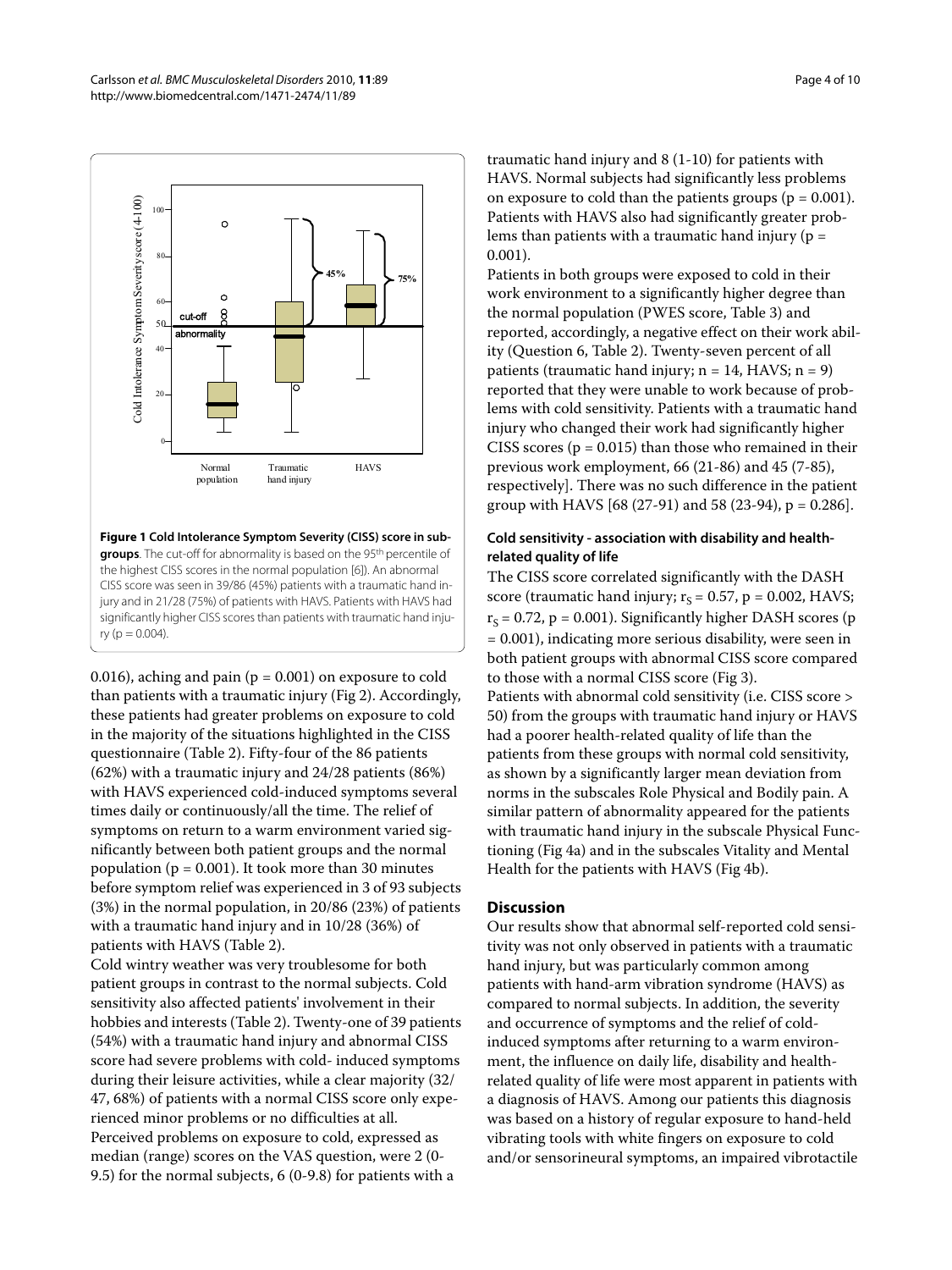|    | <b>Cold Intolerance Symptom</b>                                                                                                                                          | <b>Score</b><br><b>Normal</b> |                      | <b>Traumatic hand</b>  | HAVS $n = 28$           |
|----|--------------------------------------------------------------------------------------------------------------------------------------------------------------------------|-------------------------------|----------------------|------------------------|-------------------------|
|    | <b>Severity questionnaire</b><br>$(CISS)$ .                                                                                                                              |                               | population $n = 93a$ | injury $n = 87b$       |                         |
|    | Total CISS score (4-100)                                                                                                                                                 | $4 - 100$                     | $16(4-62)^2$         | 45 (4-96) <sup>3</sup> | 59 (23-94) <sup>3</sup> |
| 1. | Not scored <sup>1</sup>                                                                                                                                                  |                               |                      |                        |                         |
| 2. | How often do you experience<br>these symptoms?                                                                                                                           |                               | $2(2-10)2$           | $8(2-10)$              | $8(2-10)$               |
|    | -continuously/all the time                                                                                                                                               | 10                            |                      |                        |                         |
|    | -several times a day                                                                                                                                                     | 8                             |                      |                        |                         |
|    | -once a day                                                                                                                                                              | 6                             |                      |                        |                         |
|    | -once a week                                                                                                                                                             | 4                             |                      |                        |                         |
|    | -once a month or less                                                                                                                                                    | 2                             |                      |                        |                         |
| 3. | When you develop cold-<br>induced symptoms, on your<br>return to a warm environment<br>are the symptoms relieved                                                         |                               | $2(2-10)2$           | $6(2-10)3$             | $6(2-10)3$              |
|    | -within a few minutes                                                                                                                                                    | 2                             |                      |                        |                         |
|    | -within 30 minutes                                                                                                                                                       | 6                             |                      |                        |                         |
|    | -after more than 30 minutes                                                                                                                                              | 10                            |                      |                        |                         |
| 4. | What do you do to ease or<br>prevent your symptoms<br>occurring? (please tick)                                                                                           |                               | $4(0-10)2$           | $4(0-10)3$             | $4(0-10)3$              |
|    | -take no special action                                                                                                                                                  | 0                             |                      |                        |                         |
|    | -keep hand in pocket                                                                                                                                                     | 2                             |                      |                        |                         |
|    | -wear gloves in cold weather                                                                                                                                             | 4                             |                      |                        |                         |
|    | -wear gloves all the time                                                                                                                                                | 6                             |                      |                        |                         |
|    | -avoid cold weather/stay<br>indoors                                                                                                                                      | 8                             |                      |                        |                         |
|    | -other                                                                                                                                                                   | 10                            |                      |                        |                         |
| 5. | How much does cold bother<br>your injured hand in the<br>following situations? Please<br>score (0-10)                                                                    |                               |                      |                        |                         |
|    | - holding a glass of ice water                                                                                                                                           | $0 - 10$                      | $0(0-8)^2$           | $3(0-10)$              | $5(0-10)$               |
|    | - holding a frozen package<br>from the freezer                                                                                                                           | $0 - 10$                      | $1(0-9)2$            | $5(0-10)3$             | $7(0-10)3$              |
|    | - washing in cold water                                                                                                                                                  | $0 - 10$                      | $0(0-10)2$           | $4(0-10)3$             | $7(0-10)3$              |
|    | - when you get out of a hot<br>bath/shower with the air at<br>room temperature                                                                                           | $0 - 10$                      | $0(0-6)^2$           | $0(0-8)^3$             | $3(0-10)^3$             |
|    | - during cold wintry weather                                                                                                                                             | $0 - 10$                      | $2(0-10)2$           | $8(0-10)3$             | $8(4-10)3$              |
| 6. | Please state how each of the<br>following activities have been<br>affected as a consequence of<br>cold-induced symptoms in<br>your injured hand and score<br>each (0-4). |                               |                      |                        |                         |
|    | - domestic chores                                                                                                                                                        | $0 - 4$                       | $0(0-3)2$            | $1(0-4)^3$             | $2(0-3)^3$              |
|    | - hobbies and interests                                                                                                                                                  | $0 - 4$                       | $0(0-4)^2$           | $2(0-4)^3$             | $3(0-4)^3$              |

# <span id="page-4-0"></span>**Table 2: Cold Intolerance Symptom Severity questionnaire.**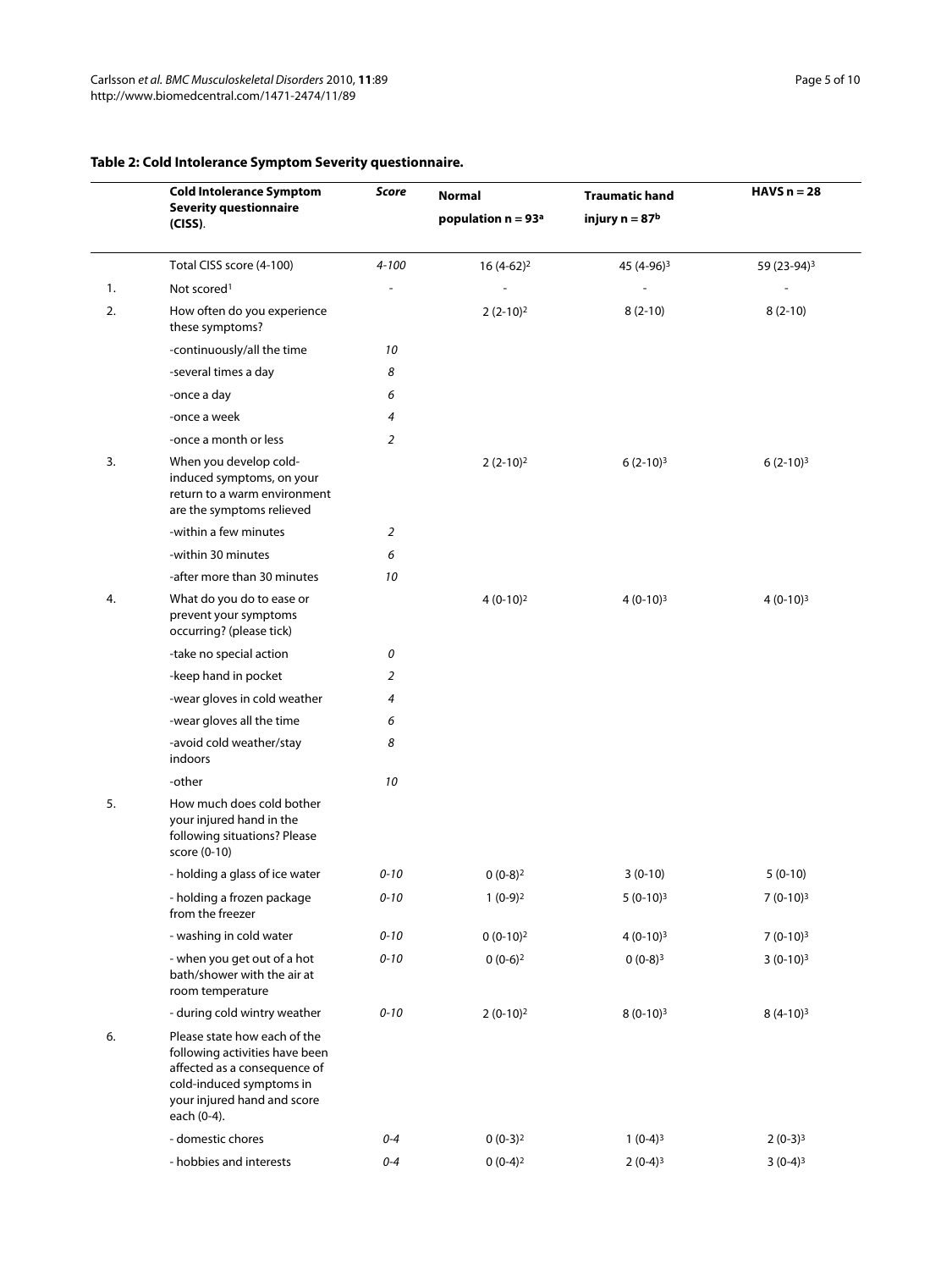| - dressing and undressing | 0-4     | $0(0-2)^2$ | $0(0-4)$  | $(0-4)$    |
|---------------------------|---------|------------|-----------|------------|
| - tying your shoe laces   | 0-4     | $0(0-3)^2$ | $(0-4)$   | $2(0-4)$   |
| - your job                | $0 - 4$ | $0(0-4)^2$ | $2(0-4)3$ | $3(0-4)^3$ |

**Table 2: Cold Intolerance Symptom Severity questionnaire. (Continued)**

Median values (range) for total score and individual questions<sup>1</sup> in different subgroups.

a and b Some variations in response rate (internal drop out) in separate questions were noted  $a$  n = 81-93,

 $b$  n = 86-87

1Question number 1 concerns severity of different symptoms on exposure to cold and is not included in the total CISS score. See Fig 2 for detailed information.

2 Patients (= traumatic hand injuries and HAVS subsumed together) had significantly worse scores/problems than the normal population. Mann-Whitney U-Test;  $p = 0.002$  to 0.04

<sup>3</sup> A significant difference wasnoted between subgroups (Kruskal Wallis Test; p < 0.001). Patients with HAVS had significantly worse scores/ problems than patients with traumatic hand injury. Mann-Whitney U-Test = 0.001 for all items.

<span id="page-5-0"></span>

**Figure 2 Perceived problems on exposure to cold**. Perceived problems [bars representing median values  $(q_1-q_3)$ ] on exposure to cold (Question 1 in the CISS questionnaire, not included in the total score) in patients with a traumatic hand injury or HAVS and in normal subjects.  $0 = no$  symptoms/trouble at all and  $10 =$  the most severe symptoms/trouble you can possibly imagine. \*Significant differences between patients with a traumatic hand-injury and HAVS were noted for weakness ( $p = 0.022$ ), numbness ( $p = 0.016$ ), aching ( $p = 0.001$ ) and pain ( $p = 0.001$ ).

sense and neurophysiological findings supporting HAVS but excluding other causes of neuropathy.

A novel finding in this study was the significant relationship between abnormal self-reported cold sensitivity and health-related quality of life in our patients, indicating the severe impact of cold sensitivity for the individual patient. The association was particularly apparent for subscales in the SF-36 focusing on how the magnitude and interference of bodily pain affects work performance or questions concerning satisfaction and performance at work or during other daily activities (Role Physical). In addition, abnormal cold sensitivity was also associated with greater disability, as measured using the DASH questionnaire. A more severe cold sensitivity, associated with more functional limitations and reduced health-related quality of life, has previously been reported in patients with upper extremity injuries [\[16\]](#page-8-11). Consequences and adaptations in daily life may also result in changed life roles and a struggle to maintain self-image [[24](#page-8-20)]. A majority of vibrationexposed patients consider cold sensitivity as severe or as a problem that hinders their functioning [[15\]](#page-8-10). Furthermore, they report a poorer quality of life and difficulties in the activities of daily living [\[25\]](#page-8-21). It is important to include an assessment of cold sensitivity for vibrationexposed patients since it may be an early neurological symptom of vibration-induced injury [[14](#page-8-9),[26](#page-8-22)]. Both groups of patients had an underlying nerve injury or neuropathy. Structural changes in nerve trunks occur after a traumatic hand injury, but may also be present in HAVS [[14\]](#page-8-9) although possibly differing in character [[27,](#page-8-23)[28\]](#page-8-24). Complex structural alterations occur in nerve trunks in HAVS with demyelination, degeneration of nerve fibres of different diameter, receptor dysfunction and even a central component has recently been suggested [[29,](#page-8-25)[30\]](#page-8-26). Thus, the structural changes in HAVS may be even more complex, located at multiple levels, but profound changes also take place after a traumatic hand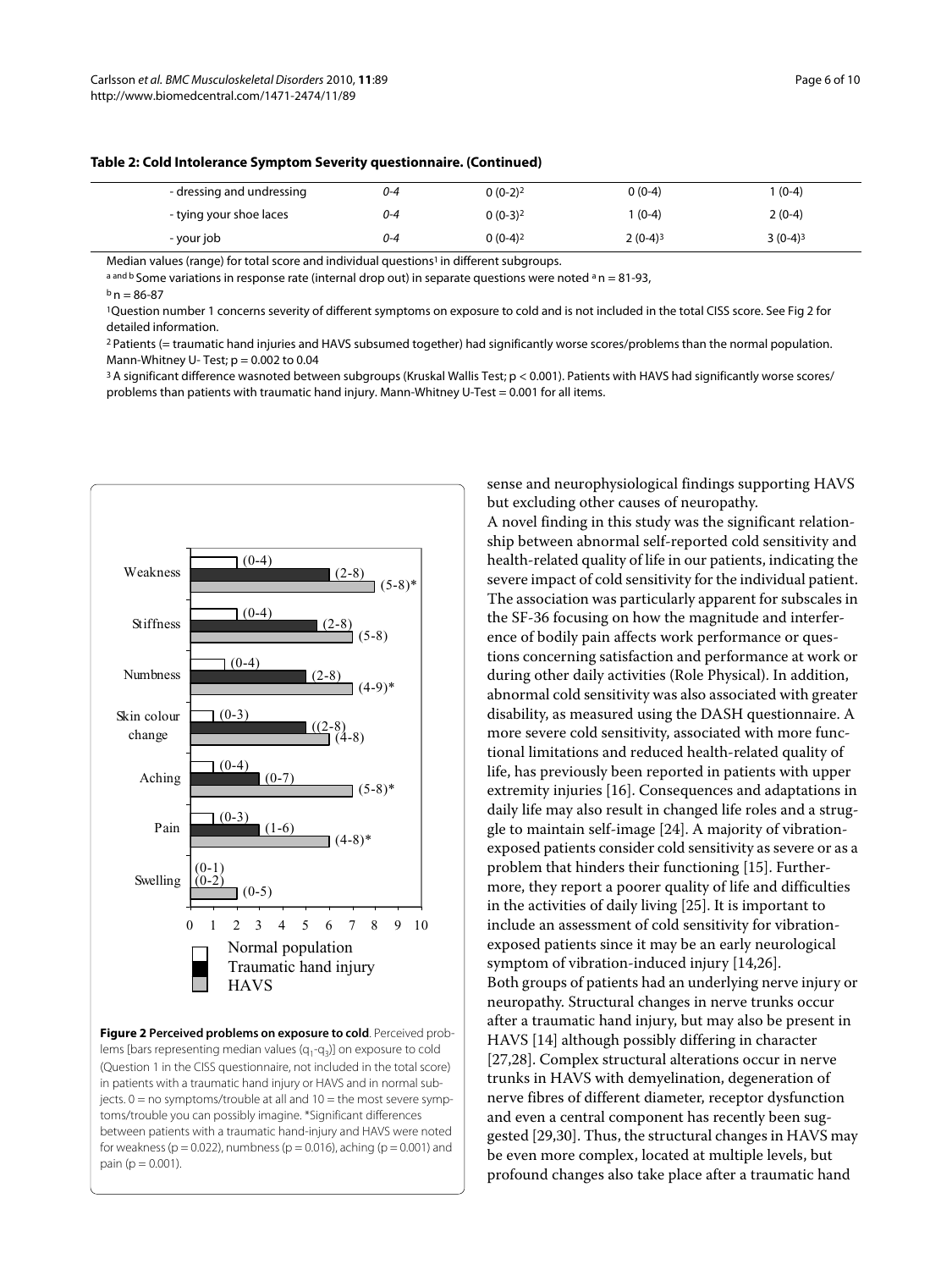| <b>Potential Work Exposure</b><br><b>Scale</b>                                                                                                   | Normal population $n = 49$ | Traumatic hand injury $n = 51$ | HAVS $n = 19$ |
|--------------------------------------------------------------------------------------------------------------------------------------------------|----------------------------|--------------------------------|---------------|
| PWES: Total score (0-30)                                                                                                                         | $5(0-20.1)^1$              | $10.2(0-25)$                   | $9.4(0-21.6)$ |
| 1. How much of your work<br>requires manipulation<br>of objects with your hands at<br>temperature near or<br>below freezing? (0-10) <sup>2</sup> | $1.3(0-6.4)^1$             | $5(0-10)$                      | $5(0-7.5)$    |
| 2. At work, how much time are<br>you required to be<br>working either outside in the<br>cold or in a<br>refrigerated environment? (0-<br>10)2    | $2.5(0-7.5)^{1}$           | $5(0-10)$                      | $5(0-10)$     |
| 3. How much do you do with<br>the temperature at or<br>near freezing when you are<br>not able to wear<br>gloves or mittens? (0-10) <sup>2</sup>  | $0.3(0-7.5)$               | $0.7(0-9.3)$                   | $1.9(0-8.7)$  |

#### <span id="page-6-0"></span>**Table 3: Potential Work Exposure Scale (PWES).**

Median values (range) for total score and individual questions in different subgroups.

<sup>1</sup> Patients were exposed to cold in their work environment to a significantly higher degree than the normal population ( $p = 0.013$ ). No significant difference was found between patients with a traumatic hand injury and HAVS.

 $20$  = never, 10 = all the time

injury with nerve involvement. However, several nonneuronal factors may be predictors of cold sensitivity [[6\]](#page-8-5). A difference between the two groups of patients were that patients with HAVS were older and had a history of longtime vibration exposure compared to the patients with traumatic hand injuries who were relatively recently injured. Even a short exposure time to vibrating tools may induce cold sensitivity and reduce sensitivity to temperature [[31](#page-8-27)]. However, we have previously described that age peer se has no impact on cold sensitivity in neither normal's nor hand injured patients; thus, ruling out the possibility that age may explain the difference in symptoms between the groups [\[6](#page-8-5)]. The complex pathophysiology in HAVS may contribute to the severe self-reported cold sensitivity in this group. In addition, there was no significant difference in CISS scores between our patients with an amputation and those with a pure nerve lesion, which may indicate that nerve regeneration per se has no impact on cold sensitivity.

All patients ranked weakness, stiffness, numbness and skin-colour change as the most troublesome symptoms on exposure to cold, while pain and aching were only ranked as equally troublesome in patients with HAVS. There are some inconsistencies in previous studies concerning exactly what symptoms patients experience when exposed to cold [[4,](#page-8-3)[5](#page-8-4)[,32\]](#page-8-28). Such inconsistencies may be explained by variations in the study population or whether the severity or presence of symptoms was evaluated. Our patients experienced cold-induced symptoms frequently with a significant difference in the time it took for patients, compared to the normal subjects, to experience relief of symptoms on return to a warm environment. Activities, such as holding a package from the freezer or washing in cold water, are problematic and cold sensitivity has a clear impact on leisure activities in a majority of patients with abnormal self-reported cold sensitivity. This is in keeping with earlier findings [\[24](#page-8-20)[,33\]](#page-8-29). Cold, wintry weather was, as expected, very troublesome for the majority of patients. Not only temperature, but also rain, high humidity and windy weather trigger coldinduced symptoms. Patients with severe cold sensitivity may therefore also have problems during other seasons. Interestingly, seasonal variation is not included as a variable in the CISS questionnaire. One strength of our study is that we investigated the patients at a defined timepoint during the cold season.

The frequent exposure to cold, as shown by high scores on the PWES, put hand-injured patients in an exposed position and forced them to change their work. Patients who had changed employment had significantly higher CISS scores than those who remained in their jobs, indicating the impact cold sensitivity may have.

#### **Limitations of the study**

Even if we compared our patients with normal subjects the pre-existing level of cold sensitivity was unknown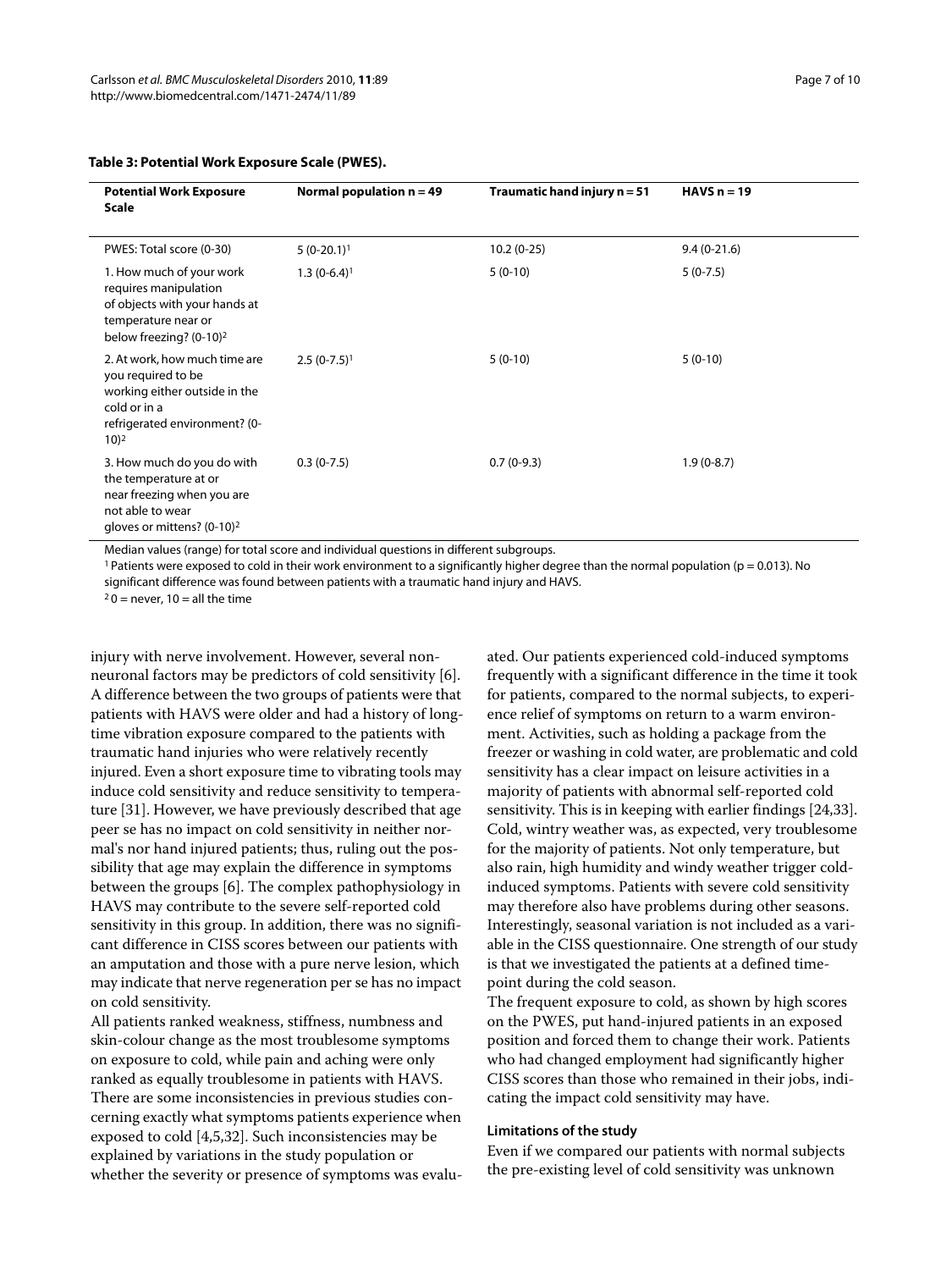<span id="page-7-0"></span>

**Figure 3 DASH scores**. DASH scores for patients with a traumatic hand injury or HAVS divided into subgroups with normal versus abnormal CISS scores. Patients with HAVS had overall significantly higher DASH scores than patients with traumatic hand injuries ( $0 = 0.001$ ). Patients with abnormal CISS scores had significantly higher DASH scores indicating more severe disability than those with normal CISS scores (p  $= 0.001$ 

among our patients. We cannot, therefore, be certain how the pre-existing level of cold sensitivity may influence the level of cold sensitivity later on, after the hand trauma or vibration-exposure. We had a slight drop-out of subjects and patients although to a limited extent. A few activities included in the questionnaire did not elicit any problems for any group of patients and the validity of these items has previously been questioned (e.g. tying shoe laces, dressing and undressing). It is questionable that these items have the same impact on the total CISS score, as for example work and leisure, since they are usually performed indoors. Furthermore, Ruijs et al [\[34\]](#page-8-30) have suggested an additional response option in questions number two (never) and number three (not applicable) to make a score of zero possible.

There was a small proportion of women in the study which corresponds to the general situation in clinical practice with respect to hand injuries and HAVS. However, we found no significant gender differences in cold sensitivity (CISS score) in any of the groups (results not shown). In addition, the ratio of male/female in our normal random sample was comparable with the group of traumatic hand injuries.

#### **Conclusions**

In conclusion, abnormal cold sensitivity is seen in 75% of patients with HAVS and in 45% of patients with a traumatic hand injury. The predominant problems are weak-

<span id="page-7-1"></span>

**Figure 4 A Health-related quality of life (SF-36) in patients with traumatic hand injury compared to normal values and B - Health-related quality of life (SF-36) in patients with HAVS compared to normal values**. A: Mean deviation from norms (95% CI) for patients with a traumatic hand injury with normal (n = 47) and abnormal (n = 39) CISS scores. Patients with abnormal CISS scores had significantly larger mean deviations from norms than patients with normal CISS scores in the subscales; Physical Functioning  $p = 0.041$ , Role Physical  $p = 0.003$  and Bodily Pain  $p = 0.001$ , indicating poorer health-related quality of life. Normative data with comparable gender and age distribution and was distributed by the Health Related Quality of Life group in Gothenburg, Sweden http://www.hrgl.se. B: Mean deviation from norms (95% CI) for patients with HAVS with normal (n = 7) and abnormal (n = 21) CISS scores. Patients with abnormal CISS scores had significantly larger mean deviations from norms than patients with normal CISS scores in the subscales; Role Physical  $p = 0.036$ , Bodily Pain  $p = 0.006$ , Vitality  $p = 0.03$  and Mental Health  $p = 0.048$ , indicating poorer healthrelated quality of life. Normative data with comparable gender and age distribution and was distributed by the Health Related Quality of Life group in Gothenburg, Sweden [http://www.hrql.se.](http://www.hrql.se)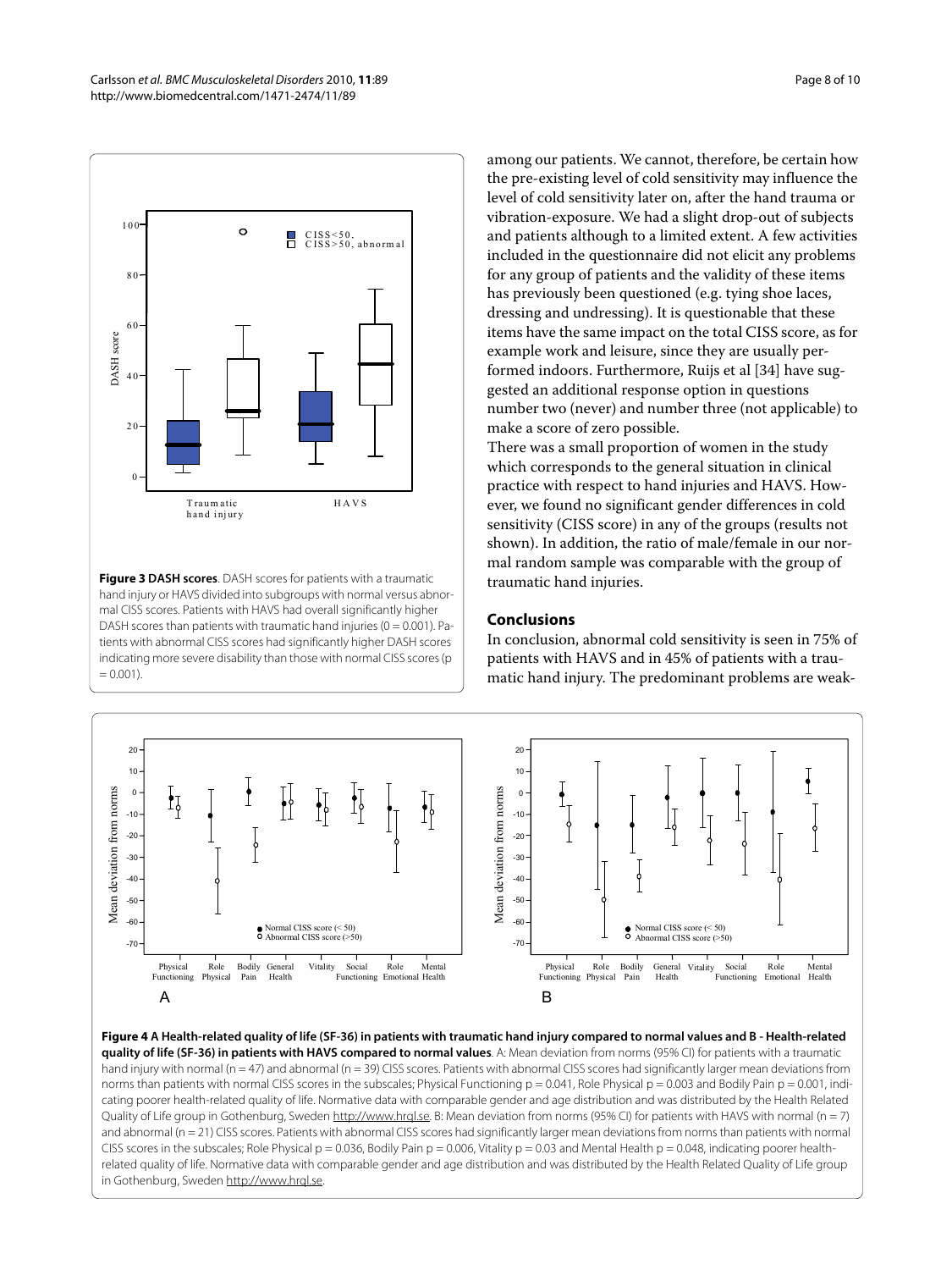ness, numbness, stiffness, skin colour change and pain/ aching, on exposure to cold. One important finding was a significant difference in time taken for symptoms to be relieved on return to a warm environment between both patient groups and compared to the normal population. Cold sensitivity among patients with traumatic hand injuries, such as nerveinjuries and amputations, and HAVS may have a profound impact on performance at work, in leisure pursuits and in other activities in daily life. It is apparent that there is an association between selfreported cold sensitivity and disability and health-related quality of life.

#### **Competing interests**

The authors declare that they have no competing interests.

#### **Authors' contributions**

IC designed the study and performed the statistical analysis. IC and LD interpreted the findings. IC, LD and BR drafted the manuscript. All authors read and approved the final manuscript.

#### **Acknowledgements**

This study was supported by grants from the Swedish Research Council (Medicine), Konsul Thure Carlsson Fund for Medical Research, Region Skåne, Swedish Council for Worklife Research and Funds from the University Hospital Malmö, Sweden.

#### **Author Details**

Department of Hand Surgery, Skåne University Hospital, Lund University, SE-205 02 Malmö, Sweden

#### Received: 13 August 2009 Accepted: 12 May 2010 Published: 12 May 2010

#### **References**

- <span id="page-8-0"></span>Kay S: Venous occlusion plethysmography in patients with cold related symptoms after digital salvage procedures**.** J Hand Surg [Br] 1985, 10(2):151-154.
- <span id="page-8-1"></span>2. Craigen M, Kleinert JM, Crain GM, McCabe SJ: Patient and injury characteristics in the development of cold sensitivity of the hand: a prospective cohort study**.** J Hand Surg [Am] 1999, 24(1):8-15.
- <span id="page-8-2"></span>3. Irwin MS, Gilbert SE, Terenghi G, Smith RW, Green CJ: Cold intolerance following peripheral nerve injury. Natural history and factors predicting severity of symptoms**.** J Hand Surg [Br] 1997, 22(3):308-316.
- <span id="page-8-3"></span>4. Lithell M, Backman C, Nystrom A: Pattern recognition in post-traumatic cold intolerance**.** J Hand Surg [Br] 1997, 22(6):783-787.
- <span id="page-8-4"></span>5. Ruijs AC, Jaquet JB, van Riel WG, Daanen HA, Hovius SE: Cold intolerance following median and ulnar nerve injuries: prognosis and predictors**.** J Hand Surg Eur Vol 2007, 32(4):434-439.
- <span id="page-8-5"></span>6. Carlsson I, Dahlin LB: Cut-off for abnormal self-reported cold sensitivity and predictors for abnormality and severity in traumatic hand injuries**.** J Hand Surg Eur Vol 2009 in press.
- <span id="page-8-6"></span>7. Sturman MJ, Duran RJ: Late results of Finger-Tip Injuries**.** The Journal of Bone and Joint Surgery 1963, 45A(2, march):289-298.
- Schlenker JD, Kleinert HE, Tsai TM: Methods and results of replantation following traumatic amputation of the thumb in sixty-four patients**[.](http://www.ncbi.nlm.nih.gov/entrez/query.fcgi?cmd=Retrieve&db=PubMed&dopt=Abstract&list_uids=7365219)** Journal of Hand Surgery 1980, 5(1, jan):63-70.
- 9. Tark KC, Kim YW, Lee YH, Lew JD: Replantation and revascularization of hands: clinical analysis and functional results of 261 cases**.** J Hand Surg [Am] 1989, 14(1):17-27.
- 10. Collins ED, Novak CB, Mackinnon SE, Weisenborn SA: Long-term followup evaluation of cold sensitivity following nerve injury**[.](http://www.ncbi.nlm.nih.gov/entrez/query.fcgi?cmd=Retrieve&db=PubMed&dopt=Abstract&list_uids=8969435)** J Hand Surg [Am] 1996, 21(6):1078-1085.
- 11. Gelberman RH, Blasingame JP, Fronek A, Dimick MP: Forearm arterial injuries**[.](http://www.ncbi.nlm.nih.gov/entrez/query.fcgi?cmd=Retrieve&db=PubMed&dopt=Abstract&list_uids=501048)** J Hand Surg [Am] 1979, 4(5):401-408.
- <span id="page-8-7"></span>12. Riaz M, Hill C, Khan K, Small JO: Long term outcome of early active mobilization following flexor tendon repair in zone 2**.** J Hand Surg [Br] 1999, 24(2):157-160.
- <span id="page-8-8"></span>13. McKirdy SW, Jacobs N, Nassab R, Starley IF: A retrospective review of cold intolerance following corrective surgery for Dupuytren's disease**.** The British Journal of Hand Therapy 2007, 12(2):55-59.
- <span id="page-8-9"></span>14. Stromberg T, Dahlin LB, Lundborg G: Hand problems in 100 vibrationexposed symptomatic male workers**.** J Hand Surg [Br] 1996, 21(3):315-319.
- <span id="page-8-10"></span>15. Cederlund R, Isacsson A, Lundborg G: Hand function in workers with hand-arm vibration syndrome. JHand Ther 1999, 12(1):16-24.
- <span id="page-8-11"></span>16. Koman LA, Slone SA, Smith BP, Ruch DS, Poehling GG: Significance of cold intolerance in upper extremity disorders**.** J South Orthop Assoc 1998, 7(3):192-197.
- <span id="page-8-12"></span>17. Rosen B: Recovery of sensory and motor function after nerve repair. A rationale for evaluation**.** J Hand Ther 1996, 9(4):315-327.
- <span id="page-8-13"></span>18. Lithell M, Backman C, Nystrom A: Cold intolerance is not more common or disabling after digital replantation than after other treatment of compound digital injuries**.** Ann Plast Surg 1998, 40(3):256-259.
- <span id="page-8-14"></span>19. Carlsson I, Cederlund R, Hoglund P, Lundborg G, Rosen B: Hand injuries and cold sensitivity: reliability and validity of cold sensitivity questionnaires**.** Disabil Rehabil 2008, 30(25):1920-1928.
- <span id="page-8-15"></span>20. Campbell DA, Kay SP: The Hand Injury Severity Scoring System**.** J Hand Surg [Br] 1996, 21(3):295-298.
- <span id="page-8-16"></span>21. McCabe SJ, Mizgala C, Glickman L: The measurement of cold sensitivity of the hand**.** J Hand Surg [Am] 1991, 16(6):1037-1040.
- <span id="page-8-17"></span>22. Atroshi I, Gummesson C, Andersson B, Dahlgren E, Johansson A: The disabilities of the arm, shoulder and hand (DASH) outcome questionnaire: reliability and validity of the Swedish version evaluated in 176 patients**.** Acta Orthop Scand 2000, 71(6):613-618.
- <span id="page-8-18"></span>23. Sullivan M, Karlsson J, Ware JE Jr: The Swedish SF-36 Health Survey--I. Evaluation of data quality, scaling assumptions, reliability and construct validity across general populations in Sweden**.** Soc Sci Med 1995, 41(10):1349-1358.
- <span id="page-8-20"></span>24. Carlsson I, Edberg AK, Wann Hansson C: Hand-injured Patients' Experiences of Cold Sensitivity and the Consequences and Adaptation for Daily Life: A Qualitative Study**[.](http://www.ncbi.nlm.nih.gov/entrez/query.fcgi?cmd=Retrieve&db=PubMed&dopt=Abstract&list_uids=19765950)** J Hand Ther 2010, 23:53-62.
- <span id="page-8-21"></span>25. Cederlund R, Iwarsson S, Lundborg G: Quality of life in Swedish workers exposed to hand-arm vibration**[.](http://www.ncbi.nlm.nih.gov/entrez/query.fcgi?cmd=Retrieve&db=PubMed&dopt=Abstract&list_uids=17624874)** Occup Ther Int 2007, 14(3):156-169.
- <span id="page-8-22"></span>26. Necking LE, Lundborg G, Friden J: Hand muscle weakness in long-term vibration exposure**.** J Hand Surg [Br] 2002, 27(6):520-525.
- <span id="page-8-23"></span>27. Stromberg T, Dahlin LB, Brun A, Lundborg G: Structural nerve changes at wrist level in workers exposed to vibration**.** Occup Environ Med 1997, 54(5):307-311.
- <span id="page-8-24"></span>28. Griffin MJ: Measurement, evaluation, and assessment of peripheral neurological disorders caused by hand-transmitted vibration**[.](http://www.ncbi.nlm.nih.gov/entrez/query.fcgi?cmd=Retrieve&db=PubMed&dopt=Abstract&list_uids=17901975)** Int Arch Occup Environ Health 2008, 81(5):559-573.
- <span id="page-8-25"></span>29. Lundborg G, Rosen B, Knutsson L, Holtas S, Stahlberg F, Larsson EM: Handarm-vibration syndrome (HAVS): is there a central nervous component? An fMRI study**.** J Hand Surg [Br] 2002, 27(6):514-519.
- <span id="page-8-26"></span>30. Rosén B, Björkman A, Weibull A, Svensson J, Lundborg G: Central nervous changes in the hand-arm-vibration syndrome: A FMRI study**.** In FESSH XIII, EFSHT IX Congress: 2008: Lausanne Switzerland: Sage: 2008:1-252.
- <span id="page-8-27"></span>31. Nilsson T, Burstrom L, Hagberg M, Lundstrom R: Thermal perception thresholds among young adults exposed to hand-transmitted vibration**.** Int Arch Occup Environ Health 2008, 81(5):519-533.
- <span id="page-8-28"></span>32.Campbell DA, Kay SP: What is cold intolerance? J Hand Surg [Br] 1998, 23(1):3-5.
- <span id="page-8-29"></span>33. Vaksvik T, Hetland K, Rokkum M, Holm I: Cold hypersensitivity 6 to 10 years after replantation or revascularisation of fingers: consequences for work and leisure activities**[.](http://www.ncbi.nlm.nih.gov/entrez/query.fcgi?cmd=Retrieve&db=PubMed&dopt=Abstract&list_uids=19091739)** J Hand Surg Eur Vol 2009, 34(1):12-17.
- <span id="page-8-30"></span>34. Ruijs AC, Jaquet JB, Daanen HA, Hovius SE: Cold intolerance of the hand measured by the CISS questionnaire in a normative study population**[.](http://www.ncbi.nlm.nih.gov/entrez/query.fcgi?cmd=Retrieve&db=PubMed&dopt=Abstract&list_uids=16808991)** J Hand Surg [Br] 2006, 31(5):533-536.
- <span id="page-8-19"></span>35. Lundborg G, Dahlin LB, Lundström R, Necking LE, Strömberg T: Vibrotactile function of the hand in compression and vibrationinduced neuropathy. Sensibility index - a new measure**.** Scand J Plast Reconstr Surg Hand Surg 1992, 26:275-279.

#### **Pre-publication history**

The pre-publication history for this paper can be accessed here: http://www.biomedcentral.com/1471-2474/11/89/prepub